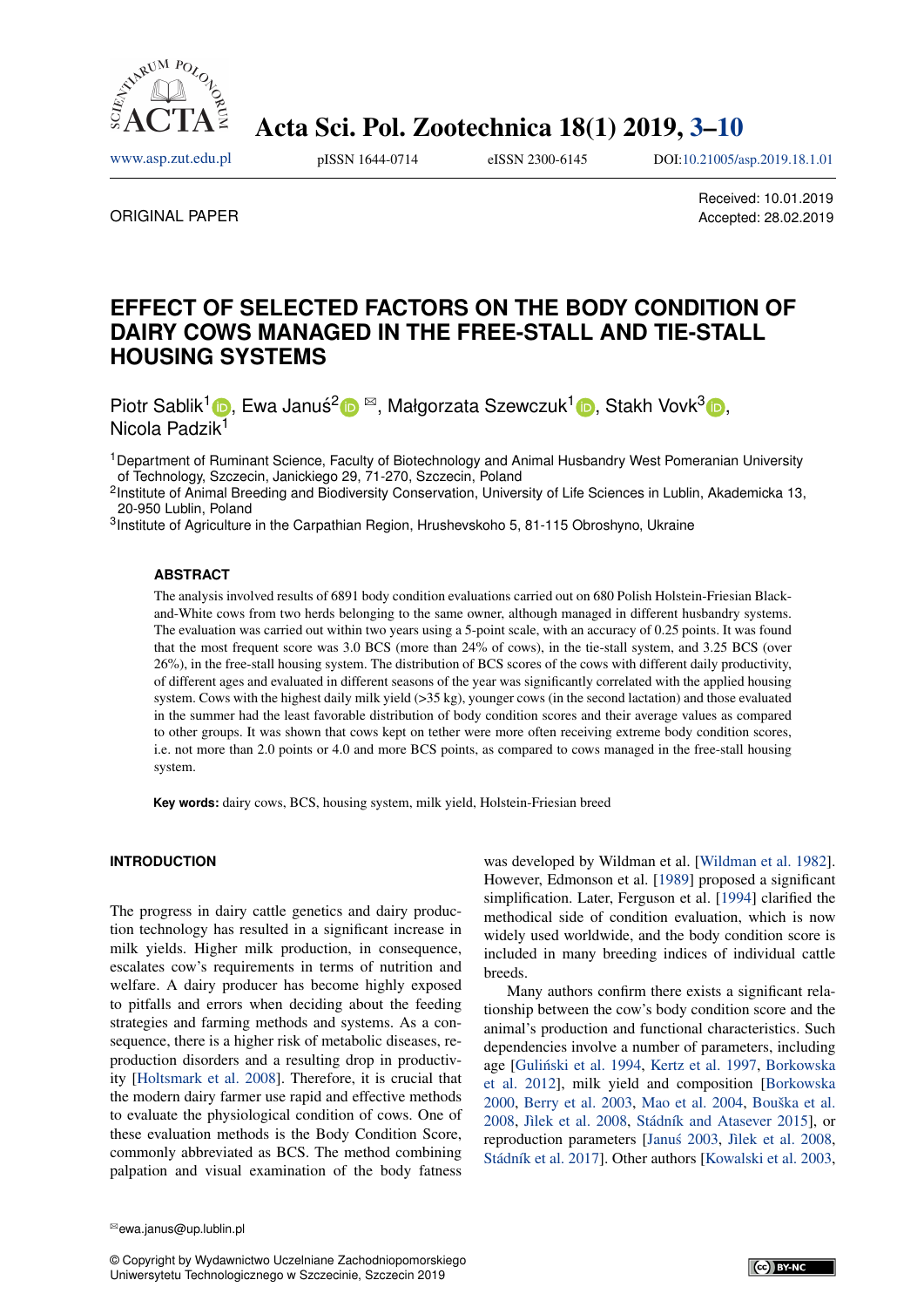[Jankowska et al. 2012\]](#page-5-0) also demonstrate that a dairy cow's health heavily depends on the housing system the animal is reared in, its physiological state, the phase of the production cycle and the season of the year.

The aim of this study was to determine the effect of housing systems and the interaction between the housing system and selected non-genetic factors in relation to the body condition score in dairy cows.

### **MATERIAL AND METHODS**

The research was carried out in West Pomerania, Poland, in two dairy farms located approximately 10 km from each other, both belonging to the same owner. Both herds consisted of Polish Holstein-Friesian Black-and-White cows. In the first herd (farm I), cows were kept in a tiestall barn, while the other farm (farm II) applied a freestall housing system. Over the period of our study, the average individual milk yield exceeded 10,000 kg per year in both herds, with a fat and protein content of 4.1–4.2% fat and 3.2–3.3%, respectively. The cows were assigned to technological groups and fed by the TMR system. The mix included maize silage, grass silage, a meaty mix, a mineral-vitamin mix and pickled pulp. The proportions of the feed components and the total ration were adjusted to the yield and physiological state of the cows.

Body condition of cows was evaluated about every two months for a period of two consecutive years. In all, 6891 body condition scorings were performed on 680 cows in both herds, of which 254 were kept in farm I (tethered) and 426 in farm II (free-stall). Body condition was assessed on a 5-point scale according to Wildman et al. [\[1982\]](#page-5-0), rounded up to 0.25 point. Each assessment was carried out by two independent experts. In addition, the following data were retrieved from the farm records (stored in the *Obora* and *Afifarm* farm database systems): daily milk yield (kg) on the evaluation day, cow's age, physiological state and lactation phase. The research material obtained was grouped in subgroups considering the following factors:

- 1. Age and the order of lactation (in-calf heifers, primiparous, and multiparous in second, third, fourth and fifth and higher lactation)
- 2. Daily milk yield (dry cows, up to 15.0 kg, 15.1–25.0 kg, 25.1–35.0 kg and more than 35.0 kg)
- 3. Season of assessment (winter: December through February, spring: March through May, summer: June through August, fall: September through November)
- 4. Housing system (tie-stall and free-stall)

The resulting data were processed using the Statistica PL package. The analysis involved the distribution of body condition scores in each subgroup by the chisquared test for independence with respect to the housing system, and also within the housing system: daily milk yield, season of evaluation and lactation number.

#### **RESULTS AND DISCUSSION**

Average body condition scores of cows kept in tethers and in the free-stall system were similar, 3.08 and 3.10, respectively [\(Table 1\)](#page-2-0). In both systems, the distribution of BCS fitted the shape of the Gaussian curve, with its peak in the range 2.75–3.5. The most often noted score was 3.0 BCS (769 cases – more than 24%), in the tie-stall system, and  $3.25$  BCS (974 cases – more than  $26\%$ ), in the freestall system. A better distribution of individual condition scores was found in the herd kept in the free-stall system. In this group, over 66% of scores were within the range of 2.75–3.25 points, i.e. in the optimal range for the Holstein-Friesian breed. On the other hand, the cows that were tethered attained only 57% of the scores in this range. Bewley and Schutz [\[2008\]](#page-5-0) indicate that the condition of dairy cows should remain in the range of 2.5–3.5 points. The authors report that the percentage of BCS in this range was from over 83% in the tether system to over 90% in the case of cows kept without tethers in the herds they had studied. The above results should be considered very good, demonstrating the correct and balanced nutrition of cows in both herds. The cow's condition, which, according to the owner's assurances, was routinely performed in both herds, could also have a positive impact on the results.

It was shown that cows kept tethered were more likely to receive extreme condition scores, i.e. no more than 2.0 BCS points (72 scores, 7.2%) or 4.0 and more BCS points (136 scores, 4.31%), compared to free-stall cows (respectively: 29 scores, 0.78%, and 72 scores, 1.93%). The chi-squared test value indicates that the cow's management system significantly influenced the distribution of condition values to the benefit of the free-stall system. In the studies of Kowalski et al. [\[2003\]](#page-5-0) and Jankowska et al. [\[2012\]](#page-5-0) no such relationship was found. Also Sablik et al. [\[2014\]](#page-5-0) did not show a significant impact of the housing system on body condition in cows. In the studies of these authors, more scores with lower values were found, and the percentage of optimal values  $(60\%)$  was significantly lower than in our research.

[Table 2](#page-2-1) presents the distribution of body condition scores in two housing systems for heifers and cows in subsequent lactations. The mean BCSs in individual cow subgroups were within the range 2.97–3.26 points, and – except for cows in the fourth lactation – were higher in cows kept on tether, in comparison to those that were kept loose. The chi-squared test results decreased with an increase in parity and indicated that (with the exception of cows in the fifth and subsequent lactations) the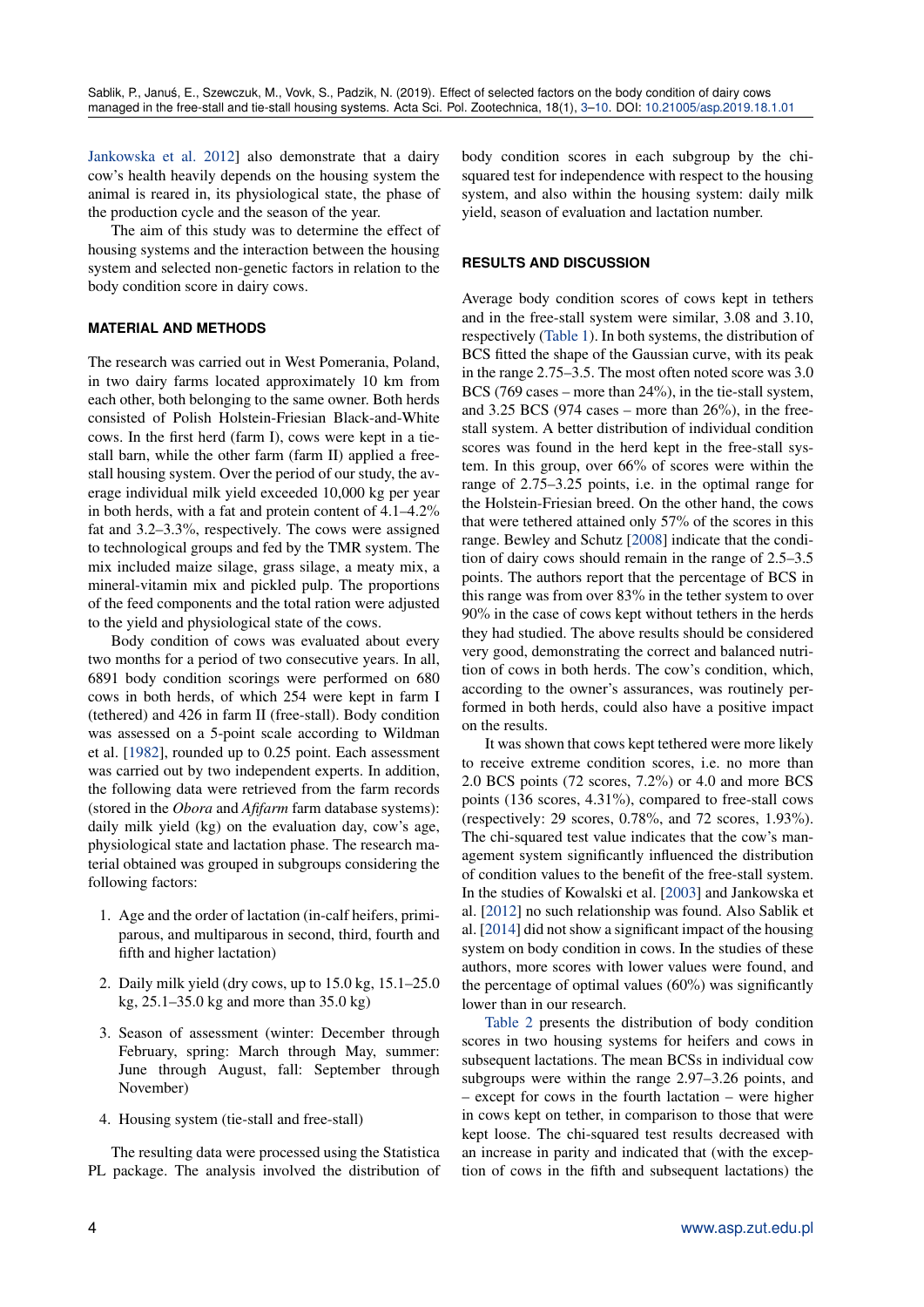# <span id="page-2-0"></span>**Table 1.** BCS distribution in cows in various housing systems

| Housing system                 |               |       |      |       |       | Body condition, BCS points – Kondycja, pkt BCS |       |       |      |      |
|--------------------------------|---------------|-------|------|-------|-------|------------------------------------------------|-------|-------|------|------|
| System utrzymania              |               | < 2.0 | 2.25 | 2.5   | 2.75  | 3.0                                            | 3.25  | 3.5   | 3.75 | >4.0 |
| $Tie-stall - Uwiejiowy$        | n             | 72    | 73   | 333   | 556   | 769                                            | 477   | 507   | 235  | 136  |
| $N = 3158$ , $\bar{x} = 3.08$  | $\frac{0}{0}$ | 2.28  | 2.31 | 10.54 | 17.61 | 24.35                                          | 15.10 | 16.05 | 7.44 | 4.31 |
| Free-stall – Wolnostanowiskowy | n             | 29    | 65   | 297   | 605   | 919                                            | 974   | 543   | 229  | 72   |
| $N = 3733, \bar{x} = 3.10$     | $\frac{0}{0}$ | 0.78  | l.74 | 7.96  | 16.21 | 24.62                                          | 26.09 | 14.55 | 6.13 | 1.93 |

 $Chi^2 = 177.48$ ;  $P = 0.000$ .

<span id="page-2-1"></span>

|  | Table 2. BCS distribution in cows of different ages and housing system |  |
|--|------------------------------------------------------------------------|--|
|  |                                                                        |  |

| Age of lactation                                             |              | Housing system*<br>System utrzymania* |               |                          | Body condition, BCS points - Kondycja, pkt BCS |       |       |       |       |       |       |            |  |  |  |
|--------------------------------------------------------------|--------------|---------------------------------------|---------------|--------------------------|------------------------------------------------|-------|-------|-------|-------|-------|-------|------------|--|--|--|
| Wiek – laktacja                                              |              |                                       |               |                          | 2.25                                           | 2.5   | 2.75  | 3.0   | 3.25  | 3.5   | 3.75  | $\geq 4.0$ |  |  |  |
| Calf heifers                                                 | T            | $\bar{x} = 3.06$                      | $\mathbf n$   | $\overline{\phantom{0}}$ | 3                                              | 12    | 24    | 37    | 32    | 29    | 10    | 9          |  |  |  |
| Jałówki cielne                                               |              | $N = 156$                             | $\frac{0}{0}$ | $\overline{\phantom{0}}$ | 1.92                                           | 7.69  | 15.38 | 23.72 | 20.51 | 18.59 | 6.41  | 5.77       |  |  |  |
| $Chi^2 = 17.798$                                             | $\mathbf{I}$ | $\bar{x} = 3.26$                      | $\mathbf n$   | $\overline{\phantom{0}}$ | $\overline{\phantom{0}}$                       | 13    | 10    | 49    | 66    | 41    | 24    | 8          |  |  |  |
| $P = 0.0227$                                                 |              | $N = 211$                             | $\frac{0}{0}$ | $\overline{\phantom{0}}$ | $\overline{\phantom{0}}$                       | 6.16  | 4.74  | 23.22 | 31.28 | 19.43 | 11.37 | 3.79       |  |  |  |
| First                                                        | I            | $\bar{x} = 3.12$                      | $\mathbf n$   | 18                       | 18                                             | 115   | 206   | 340   | 174   | 242   | 115   | 36         |  |  |  |
| Pierwsza                                                     |              | $N = 1264$                            | $\frac{0}{0}$ | 1.42                     | 1.42                                           | 9.1   | 16.3  | 26.9  | 13.77 | 19.15 | 9.10  | 2.85       |  |  |  |
| $Chi^2 = 115.63$                                             |              | $\bar{x} = 3.11$                      | $\mathbf n$   | 7                        | 19                                             | 105   | 272   | 416   | 458   | 239   | 91    | 14         |  |  |  |
| $\mathbf{I}$<br>$P = 0.0000$                                 | $N = 1621$   | $\frac{0}{0}$                         | 0.43          | 1.17                     | 6.48                                           | 16.78 | 25.66 | 28.25 | 14.74 | 5.61  | 0.86  |            |  |  |  |
| Second<br>Druga<br>$Chi^2 = 48.876$<br>$P = 7 \cdot 10^{-8}$ | I            | $\bar{x} = 2.97$                      | $\mathbf n$   | 30                       | 24                                             | 105   | 153   | 162   | 119   | 97    | 35    | 13         |  |  |  |
|                                                              |              | $N = 738$                             | $\frac{0}{0}$ | 4.07                     | 3.25                                           | 14.23 | 20.73 | 21.95 | 16.12 | 13.14 | 4.74  | 1.76       |  |  |  |
|                                                              | $\mathbf{I}$ | $\bar{x} = 3.07$                      | $\mathbf n$   | 8                        | 12                                             | 53    | 139   | 212   | 173   | 91    | 29    | 17         |  |  |  |
|                                                              |              | $N = 734$                             | $\frac{0}{0}$ | 1.09                     | 1.63                                           | 7.22  | 18.94 | 28.88 | 23.57 | 12.40 | 3.95  | 2.32       |  |  |  |
| Third                                                        | I            | $\bar{x} = 3.06$                      | $\mathbf n$   | 9                        | 13                                             | 44    | 77    | 109   | 51    | 49    | 26    | 28         |  |  |  |
| Trzecia                                                      |              | $N = 406$                             | $\frac{0}{0}$ | 2.22                     | 3.20                                           | 10.84 | 18.97 | 26.85 | 12.56 | 12.07 | 5.40  | 6.90       |  |  |  |
| $Chi^2 = 37,398$<br>$\mathbf{I}$<br>$P = 9.72 \cdot 10^{-6}$ |              | $\bar{x} = 3.09$                      | $\mathbf n$   | 8                        | 14                                             | 65    | 94    | 124   | 153   | 78    | 49    | 14         |  |  |  |
|                                                              |              | $N = 599$                             | $\frac{0}{0}$ | 1.34                     | 2.34                                           | 10.85 | 15.69 | 20.70 | 25.54 | 13.02 | 8.18  | 2.34       |  |  |  |
| Fourth                                                       | I            | $\bar{x} = 3.26$                      | $\mathbf n$   | 5                        | $\overline{4}$                                 | 17    | 40    | 52    | 47    | 48    | 33    | 40         |  |  |  |
| Czwarta                                                      |              | $N = 286$                             | $\frac{0}{0}$ | 1.75                     | 1.40                                           | 5.94  | 13.99 | 18.18 | 16.43 | 16.78 | 11.54 | 13.99      |  |  |  |
| $Chi^2 = 24.161$                                             | $\mathbf{I}$ | $\bar{x} = 3.14$                      | $\mathbf n$   | $\overline{c}$           | 9                                              | 21    | 35    | 58    | 68    | 40    | 23    | 10         |  |  |  |
| $P = 2.15 \cdot 10^{-3}$                                     |              | $N = 266$                             | $\frac{0}{0}$ | 0.75                     | 3.38                                           | 7.89  | 13.16 | 21.80 | 25.56 | 15.04 | 8.65  | 3.76       |  |  |  |
| Fifth and more                                               | I            | $\bar{x} = 3.01$                      | $\mathbf n$   | 10                       | 11                                             | 40    | 56    | 69    | 54    | 42    | 16    | 10         |  |  |  |
| Piąta i więcej                                               |              | $N = 308$                             | $\frac{0}{0}$ | 3.25                     | 3.57                                           | 12.99 | 18.18 | 22.40 | 17.53 | 13.64 | 5.19  | 3.25       |  |  |  |
| $Chi^2 = 3.705$                                              |              | $\bar{x} = 3.04$                      | $\mathbf n$   | $\overline{4}$           | 11                                             | 40    | 55    | 60    | 56    | 54    | 13    | 9          |  |  |  |
| $P = 0.882$                                                  | $\mathbf{I}$ | $N = 302$                             | $\frac{0}{0}$ | 1.32                     | 3.64                                           | 13.25 | 18.21 | 19.87 | 18.54 | 17.88 | 4.30  | 2.98       |  |  |  |

**Tabela 2.** Rozkład BCS u krów w różnym wieku i systemie utrzymania

For tie-stall:  $\text{chi}^2 = 190.603$ ; P = 0.0000; for free-stall:  $\text{chi}^2 = 137.566$ ; P = 0.0000; sum of lactation:  $\text{chi}^2 = 495.384$ ; P = 0.0000.  $*$  I – tie-stall system; II – free-stall system.

Dla uwięziowej: chi<sup>2</sup> = 190.603; P = 0.0000; dla wolnostanowiskowej: chi<sup>2</sup> = 137.566; P = 0,0000; ogółem dla laktacji: chi<sup>2</sup> = 495.38; P = 0.0000. \* I – system uwięziowy; II – system wolnostanowiskowy.

housing system had a significant impact on the distribution of body condition scores for the benefit of the tie-stall housing system. However, in the group of the oldest cows (fifth and further lactations), the percentage distribution of scores was comparable in both housing systems. In all evaluation groups falling within the range of 2.75–3.5 BCS points were most common. Their percentage ranged from 65.38 to 85.43%. On the other hand, in each of the groups, a higher proportion of assessments in this range was recorded in animals that were kept free. It was also found that with the increase in the number of lactations in cows, the frequency of scores between 2.75 and 3.5 points decreased. The most often noted score in tethering in all age groups was 3.0 BCS, while in the free-stall system in most groups, cows were assessed at 3.25 points. Higher numbers and higher shares of extremely low and high scores were recorded in groups of cows that were kept on tether.

The strong correlation between age and body condition has also been reported by other authors [Guliński et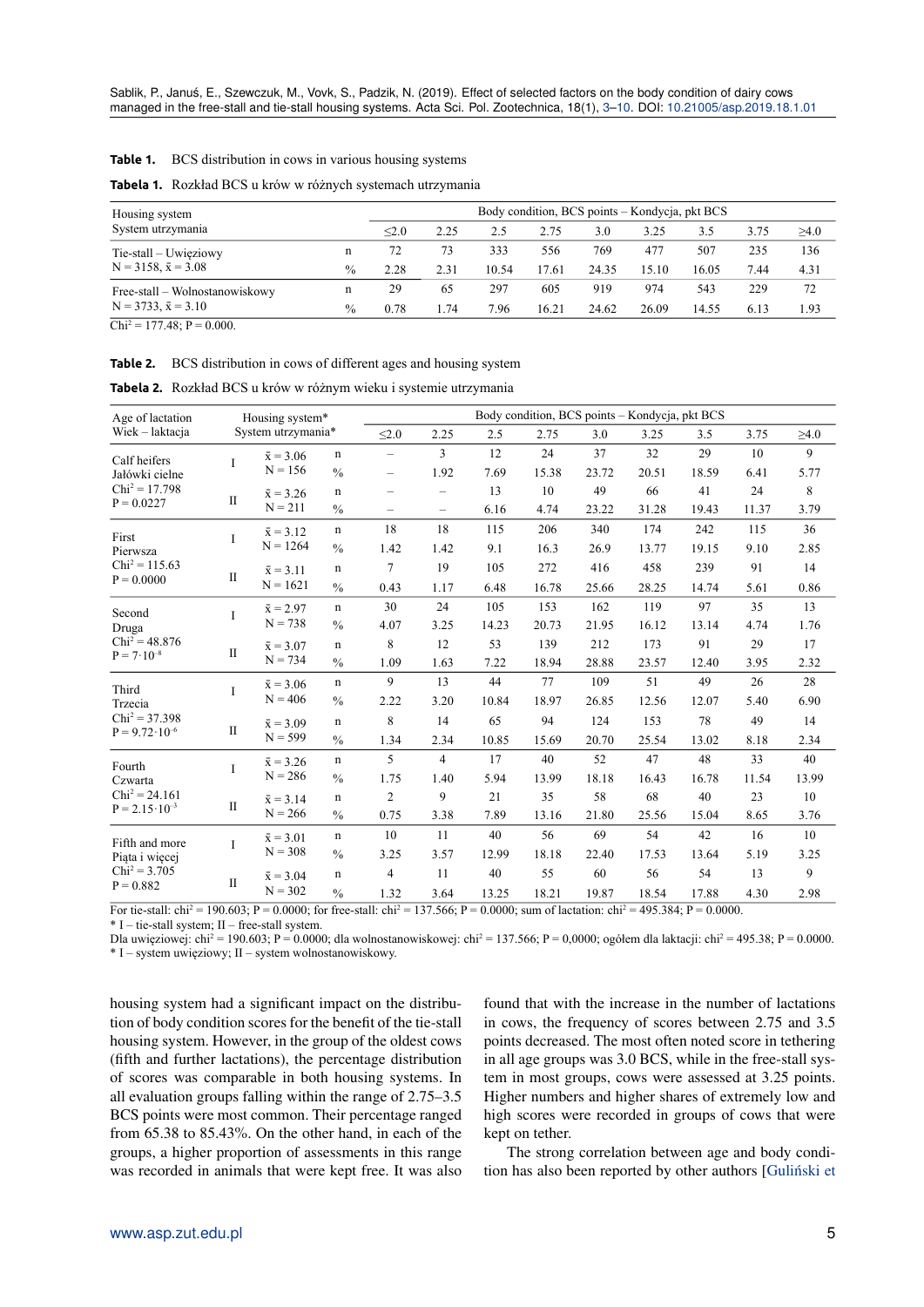| Daily milk production, kg                      | Housing system* |                    |               | Body condition, BCS points - Kondycja, pkt BCS |                          |       |       |       |       |       |       |            |  |
|------------------------------------------------|-----------------|--------------------|---------------|------------------------------------------------|--------------------------|-------|-------|-------|-------|-------|-------|------------|--|
| Dzienna produkcja mleka, kg                    |                 | System utrzymania* |               |                                                | 2.25                     | 2.5   | 2.75  | 3.0   | 3.25  | 3.5   | 3.75  | $\geq 4.0$ |  |
|                                                | I               | $\bar{x} = 3.34$   | $\mathbf n$   | $\overline{2}$                                 | 11                       | 13    | 28    | 67    | 65    | 116   | 61    | 44         |  |
| Dry cows – Krowy zasuszone<br>$Chi^2 = 35.879$ |                 | $N = 407$          | $\frac{0}{0}$ | 0.49                                           | 2.70                     | 3.19  | 6.88  | 16.46 | 15.97 | 28.50 | 14.99 | 10.81      |  |
| $P = 1.848 \cdot 10^{-5}$                      | $\mathbf{I}$    | $\bar{x} = 3.32$   | $\mathbf n$   | $\mathbf{1}$                                   | 6                        | 9     | 32    | 39    | 130   | 96    | 56    | 25         |  |
|                                                |                 | $N = 394$          | $\frac{0}{0}$ | 0.25                                           | 1.52                     | 2.28  | 8.12  | 9.90  | 32.99 | 24.37 | 14.21 | 6.35       |  |
|                                                |                 | $\bar{x} = 3.33$   | $\mathbf n$   | $\overline{4}$                                 | $\overline{\phantom{0}}$ | 10    | 15    | 25    | 39    | 32    | 29    | 24         |  |
| < 15.0                                         | I               | $N = 178$          | $\frac{0}{0}$ | 2.25                                           | $\overline{\phantom{0}}$ | 5.62  | 8.43  | 14.04 | 21.91 | 17.98 | 16.29 | 13.48      |  |
| $Chi^2 = 111.635$<br>$P = 0.0000$              | $\mathbf{I}$    | $\bar{x} = 3.16$   | $\mathbf n$   |                                                | 1                        | 12    | 21    | 288   | 87    | 58    | 48    | 10         |  |
|                                                |                 | $N = 525$          | $\frac{0}{0}$ | $\overline{\phantom{0}}$                       | 0.19                     | 2.29  | 4.00  | 54.86 | 16.57 | 11.05 | 9.14  | 1.90       |  |
|                                                |                 | $\bar{x} = 3.10$   | $\mathbf n$   | 16                                             | 21                       | 108   | 202   | 326   | 201   | 216   | 89    | 42         |  |
| $15.1 - 25.0$                                  | I               | $N = 1221$         | $\frac{0}{0}$ | 1.31                                           | 1.72                     | 8.85  | 16.54 | 26.70 | 16.46 | 17.69 | 7.29  | 3.4        |  |
| $Chi^2 = 74.714$<br>$P = 0.0000$               | $\mathbf{I}$    | $\bar{x} = 3.14$   | $\mathbf n$   | $\overline{4}$                                 | 17                       | 75    | 198   | 254   | 362   | 216   | 69    | 21         |  |
|                                                |                 | $N = 1216$         | $\frac{0}{0}$ | 0.33                                           | 1.40                     | 6.17  | 16.28 | 20.89 | 29.77 | 17.76 | 5.67  | 1.73       |  |
|                                                | I               | $\bar{x} = 2.92$   | $\mathbf n$   | 39                                             | 38                       | 148   | 227   | 274   | 123   | 97    | 38    | 15         |  |
| $25.1 - 35.0$                                  |                 | $N = 999$          | $\frac{0}{0}$ | 3.90                                           | 3.80                     | 14.81 | 22.72 | 27.43 | 12.31 | 9.71  | 3.80  | 1.50       |  |
| $Chi^2 = 55.498$<br>$P = 0.0000$               |                 | $\bar{x} = 2.96$   | $\mathbf n$   | 18                                             | 27                       | 145   | 261   | 228   | 235   | 102   | 23    | 5          |  |
|                                                | $\mathbf{I}$    | $N = 1044$         | $\frac{0}{0}$ | 1.72                                           | 2.59                     | 13.89 | 25.00 | 21.84 | 22.51 | 9.77  | 2.20  | 0.48       |  |
|                                                |                 | $\bar{x} = 2.87$   | $\mathbf n$   | 11                                             | $\overline{\phantom{0}}$ | 42    | 60    | 40    | 17    | 17    | 8     | 2          |  |
| >35.0                                          | I               | $N = 197$          | $\frac{0}{0}$ | 5.58                                           | $\qquad \qquad -$        | 21.32 | 30.46 | 20.30 | 8.63  | 8.63  | 4.06  | 1.02       |  |
| $Chi^2 = 39.83$<br>$P = 3.45 \cdot 10^{-6}$    |                 | $\bar{x} = 2.96$   | $\mathbf n$   | 6                                              | 14                       | 43    | 83    | 61    | 94    | 30    | 9     | 3          |  |
|                                                | $\mathbf{I}$    | $N = 266$          | $\frac{0}{0}$ | 1.75                                           | 4.08                     | 12.54 | 24.20 | 17.78 | 27.41 | 8.75  | 2.62  | 0.87       |  |

<span id="page-3-0"></span>**Table 3.** BCS distribution in cows depending on the daily milk production and housing system **Tabela 3.** [Rozkład BCS u krów w zależności od dobowej produkcji mleka i systemu utrzymania](#page-5-0)

For tie-stall:  $\text{chi}^2 = 452.057$ ; P = 0.0000; For free-stall:  $\text{chi}^2 = 729.21$ ; P = 0.0000; sum of milk yield:  $\text{chi}^2 = 1386.313$ ; P = 0.0000.

 $*$  I – tie-stall system; II – free-stall system.

Dla uwięziowej: chi<sup>2</sup> = 452.057; P = 0.0000; dla wolnostanowiskowej: chi<sup>2</sup> = 729.21; P = 0.0000; ogółem dla wydajności mleka: chi<sup>2</sup> = 1386.313;  $P = 0.0000$ .

\* I – system uwięziowy; II – system wolnostanowiskowy.

[al. 1994,](#page-5-0) [Borkowska et al. 1999,](#page-5-0) [Borkowska 2000\]](#page-5-0). Kertz et al. [\[1997\]](#page-5-0) found the lowest condition in cows after the second calving, which is consistent with the results obtained in our study. Also Busato et al. [\[2002\]](#page-5-0) indicate that older cows are characterized by higher condition scores compared to younger cows.

The mean body condition scores were highest in the group of dry cows, 3.34 points, in the tie-stall system, and 3.32 points, in the free-stall system [\(Table 3\)](#page-3-0). The values decreased with an increase in daily milk production to 2.87 points, in the tie-stall system, and to 2.96 points, in the free-stall system. It was found that with a daily milk yield exceeding 15 kg (i.e. 15.1–25.0, 25.1–5.0 and > 35 kg), average body condition scores were higher in free-stall cows, which may suggest that this system allows easier nutrition balancing, especially in cows producing high milk yields. Analysis of body condition distribution of cows with different daily yields and dry cows in two housing systems showed that 62.36 to 86.48% of the scores remained in the range of 2.75–3.5. The lowest BCS was recorded in the group of tethered cows with the yield up to 15 kg per day, and the highest in cows in the same productivity group, but managed in the free-stall system. Untreated cows were given 8–14% more assess-

ments of optimal condition, compared to those assessed in the tether system, which indicates that free-stall housing of dairy cows fosters favorable body condition scores. The values of the chi-squared test decreased along with an increase in the daily milk yield, but the distribution of BCS values was better under the free-stall housing system. Another noticeable relationship, confirming the previous statement, was that in the tie-stall system the value of the most frequently noted score decreased from 3.5 points in dry cows to 2.75 points in cows with a yield of > 35 kg of milk. On the other hand, free-stall cows did not have such a tendency, and the most frequent score was 3.25 BCS in the majority of groups.

The relationship between body condition of dairy cows and milk yield has been subject of many studies. Confirming our findings, other authors report that the highest body condition scores are the case if the milk yield is lowest [Guliński et al. 1994, [Borkowska et](#page-5-0) [al. 1999,](#page-5-0) [Borkowska 2000,](#page-5-0) [Janus and Borkowska 2002](#page-5-0), [Loker et al. 2012\]](#page-5-0). Borkowska et al. [\[2016\]](#page-5-0) showed a significant correlation between the size of changes in condition after calving and milk yield.

Year season can significantly affect many of dairy cows' production and functional characteristics. In our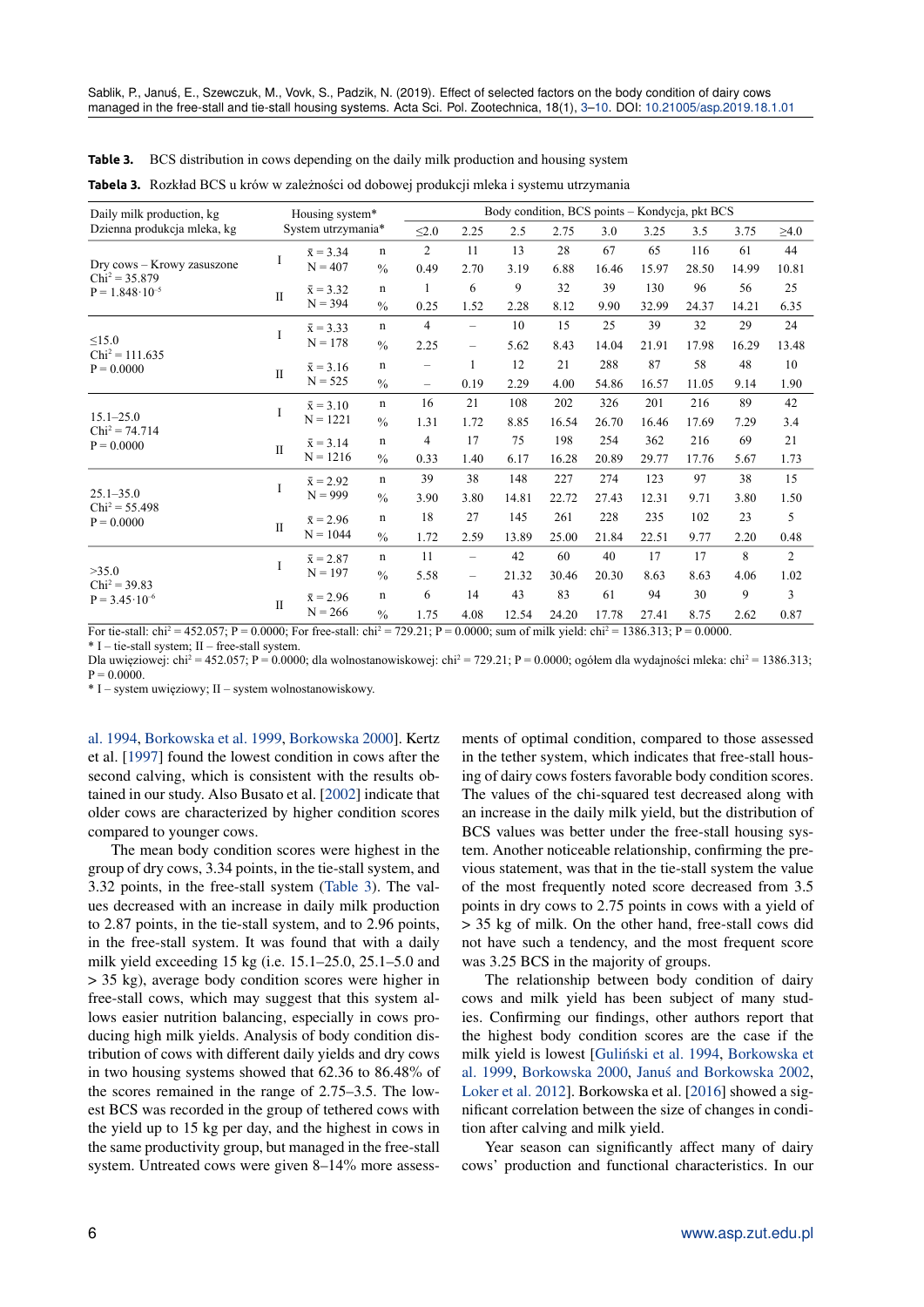| Season                                                                           |                    |                  |               | Body condition, BCS points - Kondycja, pkt BCS<br>Housing system* |      |       |       |       |       |       |      |            |  |
|----------------------------------------------------------------------------------|--------------------|------------------|---------------|-------------------------------------------------------------------|------|-------|-------|-------|-------|-------|------|------------|--|
| Sezon oceny                                                                      | System utrzymania* |                  |               | $\leq 2.0$                                                        | 2.25 | 2.5   | 2.75  | 3.0   | 3.25  | 3.5   | 3.75 | $\geq 4.0$ |  |
|                                                                                  |                    | $\bar{x} = 3.11$ | n             | 5                                                                 | 10   | 71    | 124   | 210   | 122   | 118   | 59   | 31         |  |
| Winter $-Zima$<br>$Chi^2 = 25.949$                                               | 1                  | $N = 750$        | $\frac{0}{0}$ | 0.67                                                              | 1.33 | 9.47  | 16.53 | 28.00 | 16.27 | 15.73 | 7.87 | 4.13       |  |
| $P = 0.00107$                                                                    | $\mathbf{I}$       | $\bar{x} = 3.09$ | n             | 6                                                                 | 9    | 70    | 136   | 234   | 208   | 130   | 48   | 12         |  |
|                                                                                  |                    | $N = 853$        | $\frac{0}{0}$ | 0.70                                                              | 1.06 | 8.21  | 15.94 | 27.43 | 24.38 | 15.24 | 5.63 | 1.41       |  |
| I<br>Spring – Wiosna<br>$Chi^2 = 52.197$<br>$P = 2 \cdot 10^{-8}$<br>$_{\rm II}$ |                    | $\bar{x} = 3.12$ | n             | 12                                                                | 22   | 82    | 106   | 172   | 98    | 149   | 64   | 38         |  |
|                                                                                  |                    | $N = 743$        | $\frac{0}{0}$ | 1.62                                                              | 2.96 | 11.04 | 14.27 | 23.15 | 13.19 | 20.05 | 8.61 | 5.11       |  |
|                                                                                  |                    | $\bar{x} = 3.14$ | n             | 11                                                                | 12   | 71    | 124   | 215   | 242   | 141   | 74   | 29         |  |
|                                                                                  |                    | $N = 919$        | $\frac{0}{0}$ | 1.20                                                              | 1.31 | 7.73  | 13.49 | 23.39 | 26.33 | 15.34 | 8.05 | 3.16       |  |
|                                                                                  |                    | $\bar{x} = 2.99$ | $\mathbf n$   | 40                                                                | 31   | 128   | 206   | 206   | 123   | 124   | 62   | 38         |  |
| $Summer - Lato$                                                                  | I                  | $N = 958$        | $\frac{0}{0}$ | 4.18                                                              | 3.24 | 13.36 | 21.50 | 21.50 | 12.84 | 12.94 | 6.47 | 3.97       |  |
| $Chi^2 = 72.976$<br>$P = 0.000$                                                  |                    | $\bar{x} = 3.04$ | $\mathbf n$   | 11                                                                | 29   | 126   | 248   | 293   | 276   | 146   | 65   | 16         |  |
|                                                                                  | $_{\rm II}$        | $N = 1210$       | $\frac{0}{0}$ | 0.91                                                              | 2.40 | 10.41 | 20.50 | 24.21 | 22.81 | 12.07 | 5.37 | 1.32       |  |
|                                                                                  |                    | $\bar{x} = 3.11$ | n             | 15                                                                | 10   | 52    | 120   | 181   | 134   | 116   | 50   | 29         |  |
| Autumn – Jesień                                                                  | I                  | $N = 707$        | $\frac{0}{0}$ | 2.12                                                              | 1.41 | 7.36  | 16.97 | 25.60 | 18.95 | 16.41 | 7.07 | 4.10       |  |
| $Chi^2 = 55.513$<br>$P = 0.000$                                                  |                    | $\bar{x} = 3.16$ | n             |                                                                   | 15   | 30    | 97    | 177   | 248   | 126   | 42   | 15         |  |
|                                                                                  | $\mathbf{I}$       | $N = 751$        | $\frac{0}{0}$ | 0.13                                                              | 2.00 | 3.99  | 12.92 | 23.57 | 33.02 | 16.78 | 5.59 | 2.00       |  |

<span id="page-4-0"></span>**Table 4.** BCS distribution in cows depending on the assessment season and husbandry system

**Tabela 4.** Rozkład BCS u krów w zależności od sezonu oceny i systemu utrzymania

|                                                                                                                                      | For tie-stall: chi <sup>2</sup> = 96.185; P = 0.0000; For free-stall: chi <sup>2</sup> = 103.067; P = 0.0000; Sum of milk yield: chi <sup>2</sup> = 383.794; P = 0.000. |
|--------------------------------------------------------------------------------------------------------------------------------------|-------------------------------------------------------------------------------------------------------------------------------------------------------------------------|
| $\mathbf{u}$ , $\mathbf{v}$ , $\mathbf{v}$ , $\mathbf{v}$ , $\mathbf{v}$ , $\mathbf{v}$ , $\mathbf{v}$ , $\mathbf{v}$ , $\mathbf{v}$ |                                                                                                                                                                         |

\* I – tie-stall system; II – free-stall system.

Dla uwięziowej: chi<sup>2</sup> = 96.185; P = 0.0000; dla wolnostanowiskowej: chi<sup>2</sup> = 103.067; P = 0.0000; ogółem dla wydajności mleka: chi<sup>2</sup> = 383.794;  $P = 0.000$ .

\* I – system uwięziowy; II – system wolnostanowiskowy.

research, an attempt was made to answer the question whether the season when scoring takes place could have an effect on BCS value and distribution [\(Table 4\)](#page-4-0). It was found that the average condition score in both housing systems was distinctly lower in the summer compared to the other seasons, in which it was at a similar level (3.09– 3.16 BCS). Our study shows that winter and autumn BCS assessments were more often in the range of 2.75–3.5, compared to spring and summer. In the spring and summer seasons, more extreme evaluations were recorded, i.e. cows that were too thin or extremely fat. Similarly to the previously discussed factors, also in different seasons body condition scores were more often within optimal range in the case of free-stall system. Differences between the two systems ranged from 6% in the winter season to nearly 11% in the summer. The calculated values of chi-squared test again showed a significant impact of housing system on the distribution of body condition scores, and the free-stall system was better in terms of the proper condition of dairy cows. In most subgroups, the value of 3.0 BCS was most frequently reported, except for the subgroups of cows kept in the free-stall system evaluated in the spring and autumn season, for which 3.25 points were most common. Sablik et al. [\[2014\]](#page-5-0) found a significant impact of season on the average body condition score. However, in contrast to the results presented in this study, the authors mentioned claim that cows evaluated in summer had the highest average BCS. Borkowska et al. [\[2012\]](#page-5-0), who analyzed the effect of calving season on the body condition, stated that cows calved in summer demonstrated a higher condition score compared to those calving in the other seasons of the year.

#### **CONCLUSIONS**

It was shown that the distribution of body condition scores of cows with different daily productivity, of different ages and evaluated in different seasons of the year, was significantly related to the housing system. Cows with the highest daily milk yield  $(> 35 \text{ kg})$ , younger (in the second lactation) and evaluated in the summer season had the least favorable distribution of condition scores and their average value compared to other groups. It was shown that cows kept on tether were more often receiving extreme body condition scores, i.e. no more than 2.0 points or 4.0 and more BCS points, as compared to cows from free-stall system. The obtained results also indicate that the free-stall system of housing dairy cows fed TMR was significantly more beneficial in terms of maintaining the proper condition in the cows of various milk yields, age and season of the assessment. To obtain these benefits, constant and systematic evaluation of BCS in dairy cows is necessary.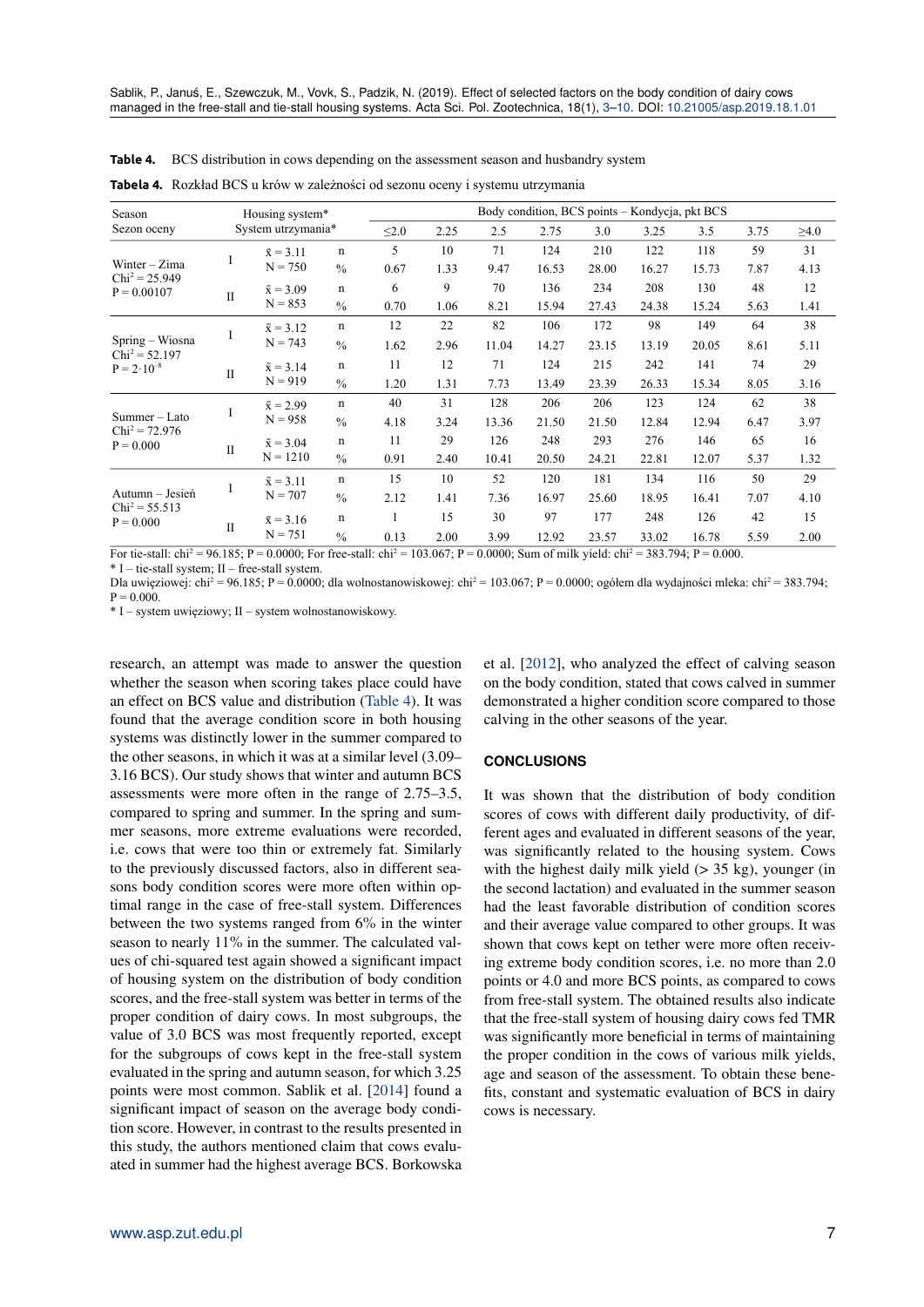### <span id="page-5-0"></span>**REFERENCES**

- Berry, D.P., Buckley, F., Dillon, P., Evans, R.D., Rath, M., Veerkamp, R.F. (2003). Genetic relationships among body condition score, body weight, milk yield, and fertility in dairy cows. J. Dairy Sci., 86, 2193–2204. [DOI:](https://doi.org/10.3168/jds.s0022-0302(03)73809-0) [10.3168/jds.s0022-0302\(03\)73809-0.](https://doi.org/10.3168/jds.s0022-0302(03)73809-0)
- Bewley, J.M., Schutz, M.M. (2008). Review: an interdisciplinary review of body condition scoring for dairy cattle. Prof. Anim. Sci., 24(6), 507–529. [DOI: 10.15232/s1080-](https://doi.org/10.15232/s1080-7446(15)30901-3) [7446\(15\)30901-3.](https://doi.org/10.15232/s1080-7446(15)30901-3)
- Borkowska, D. (2000). Kondycja krów mlecznych i jej związek z wydajnościa mleka oraz zdrowotnościa wymion [The condition of dairy cows and its relationship with milk yield and udder health status]. Ann. UMCS sec. EE, XVIII (3), 15–20 [in Polish].
- Borkowska, D., Janus, E., Polski, R., (2016). Reduction in ´ body condition of cows after calving and their lactation yield. Acta Sci. Pol. Zootechnica, 15(3), 43–52. [DOI:](https://doi.org/10.21005/asp.2016.15.3.04) [10.21005/asp.2016.15.3.04.](https://doi.org/10.21005/asp.2016.15.3.04)
- Borkowska, D., Januś, E., Wilgos, A. (2012). The effect of selected factors on changes in body condition in high-yield cows. Acta Sci. Pol. Zootechnica, 11(4), 11–20.
- Borkowska, D., Różycka, G., Januś, E. (1999). Wpływ poziomu produkcji stada, wydajności dobowej, wieku oraz stadium laktacji na kondycję krów z gospodarstw sektora publicznego [Effect of the level of herd performance, daily yield, age and stage of lactation on the condition of cows from state farms]. Zesz. Nauk. Prz. Hod., 44, 69–72 [in Polish].
- Bouška, J., Štipková, M., Pytloun, P., Pytloun, J., Kubešová, M. (2008). Relationships among body condition score, milk yield and sires' breeding value for beef production efficiency in Czech Fleckvieh cattle. Czech J. Anim. Sci., 53(11), 453–461. [DOI: 10.17221/335-cjas.](https://doi.org/10.17221/335-cjas)
- Busato, A., Faissler, D., Kupfer, U., Blum, J.W. (2002). Body condition scores in dairy cows: associations with metabolic and endocrine changes in healthy dairy cows. J. Vet. Med. A, 49, 455–460.
- Edmonson, A., Lean, I., Weaver, L., Tarner, T., Webster, G. (1989). A body condition scoring chart of Holstein dairy cows. J. Dairy Sci., 72, 68–78.
- Ferguson, J.D., Galligan, D.T., Thomsen, N. (1994). Principal descriptors of body condition in Holstein dairy cattle. J. Dairy Sci., 77, 2695–2703.
- Guliński, P., Litwińczuk, Z., Młynek, K., Niedziałek, G. (1994). Ocena kondycji krów utrzymywanych w indywidualnych gospodarstwach województwa siedleckiego [Evaluation of body condition of cows from private farms of Siedlce district]. Zesz. Nauk. Prz. Hod., 14, 289–295 [in Polish].
- Holtsmark, M., Heringstad, B., Madesn, P., Ødegård, J. (2008). Genetic relationship between culling, milk production, fertility, and health traits in Norwegian Red cows. J. Dairy Sci., 91, 4006–4012.
- Jankowska, M., Sawa, A., Gierszewski, R. (2012). Wpływ wybranych czynników na kondycję krów i jej związek ze wskaźnikami płodności [Effect of some factors on cow's body condition and fertility]. Rocz. Nauk. PTZ, 8(2), 9–16 [in Polish].
- Januś, E. (2003). Zależność pomiędzy kondycją krów a wybranymi wskaźnikami płodności [Relationship between body condition and selected indices of fertility in cows]. Zesz. Nauk. Prz. Hod., 69, 117–121 [in Polish].
- Januś, E., Borkowska, D. (2002). Zależność pomiędzy kondycją a wydajnością mleczną krów utrzymywanych w gospodarstwach różniących się poziomem produkcji [Relationship between the body condition and milk yield of cows managed in farms differing in the production level]. Zesz. Nauk. Prz. Hod., 62, 175–182 [in Polish].
- Jìlek, F., Pytloun, P., Kubešova, M., Štipkova, M., Bouška, J., Volek, J., Frelich, J., Rajmon, R. (2008). Relationships among body condition score, milk yield and reproduction in Czech Fleckvieh cows. Czech J. Anim. Sci., 53(9), 357–367.
- Kertz, A.F., Reutzel, L.F., Barton, B.A., Ely, R.L. (1997). Body weight, body condition score, and wither height of prepartum Holstein cows and birth weight and sex of calves by parity: A database and summary. J. Dairy Sci., 80, 525–529.
- Kowalski, Z.M., Lach, Z., Fastyn, T. (2003). Wpływ system utrzymania na kondycję, zdrowotność i wskaźniki rozrodu krów mlecznych [Effect of housing system on the body condition, health, and reproductive parameters in dairy cows]. Rocz. Nauk. Zootech., Supl. 17, 731–734 [in Polish].
- Loker, S., Bastin, C., Miglior, F., Sewalem, A., Schaeffer, L.R., Jamrozik, J., Ali, A., Osborne, V. (2012). Genetic and environmental relationships between body condition score and milk production traits in Canadian Holsteins. J. Dairy Sci., 95(1), 410–419.
- Mao, I.L., Słoniewski, K., Madsen, P., Jensen, J. (2004). Changes in body condition score and its genetic variation during lactation. Livestock Prod. Sci., 89(1), 55–65.
- Sablik, P., Kobak, P., Skrzypiec, A., Klenowicz, A., Derezińska, D. (2014). Comparison of Body Condition Scores in Polish Holstein-Friesian cows of Black-and-White variety managed in different housing systems. Acta Sci. Pol. Zootechnica, 13(1), 57–66.
- Stádník, L., Atasever, S. (2015). Influence of somatic cell count and body condition score on reproduction traits and milk composition of Czech Holstein cows. Indian J. Anim. Res., 51(4), 771–776. [DOI: 10.18805/ijar.11469..](https://doi.org/10.18805/ijar.11469.)
- Stádník, L., Atasever, S., Jaromir Ducháček, J. (2017). Effects of body condition score and daily milk yield on reproduction traits of Czech Fleckvieh cows. Anim. Reprod., 14 (Suppl. 1), 1264–1269.
- Wildman, E.E., Jones, G.M., Wagner, P.E., Bowman, R.L. (1982). A dairy cow body condition scoring system and its relationship to selected production characteristics. J. Dairy Sci., 65, 495–502.